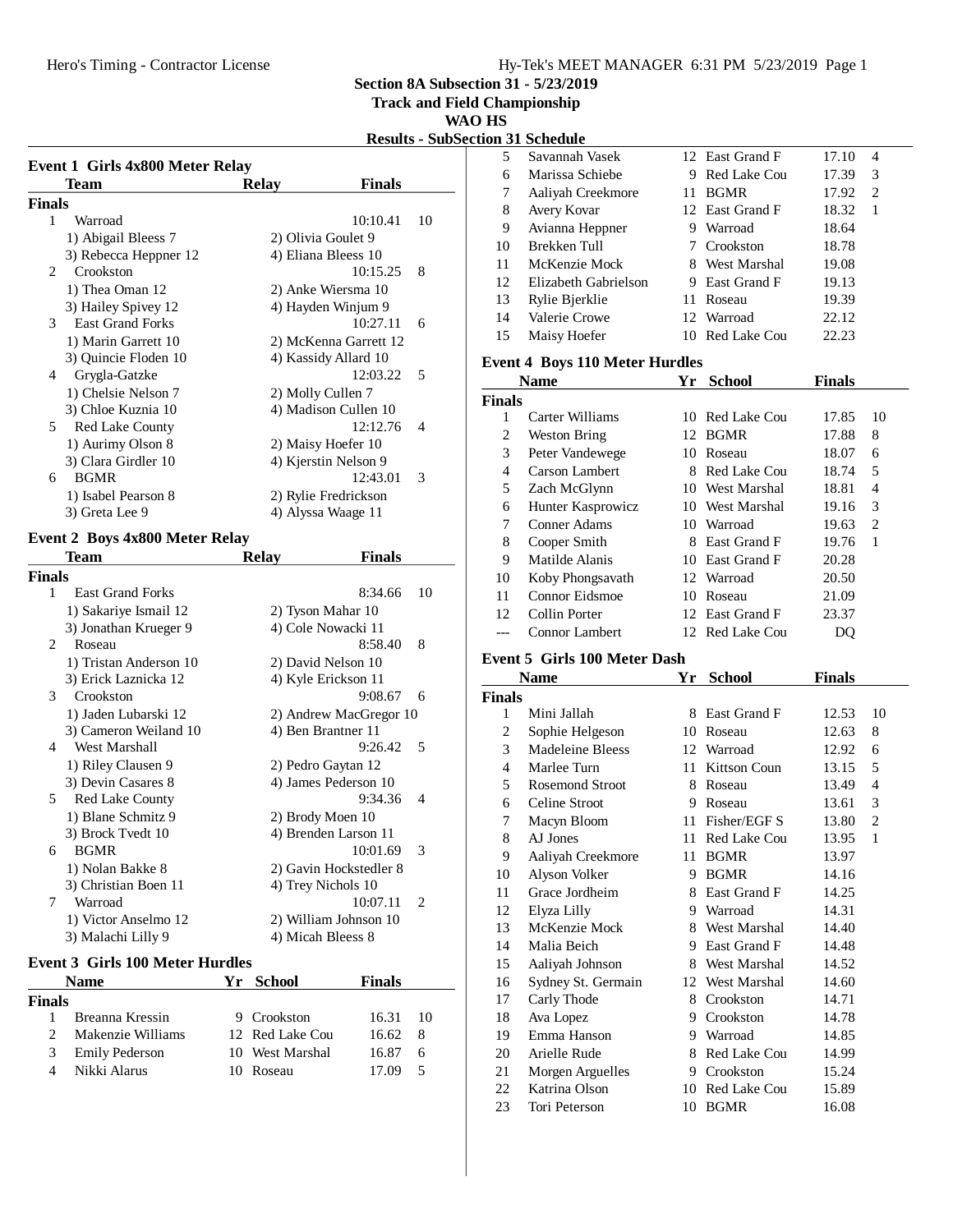**Track and Field Championship**

#### **WAO HS**

**Results - SubSection 31 Schedule**

|        | <b>Event 6 Boys 100 Meter Dash</b> |    |                     |               |                |  |
|--------|------------------------------------|----|---------------------|---------------|----------------|--|
|        | <b>Name</b>                        | Yr | <b>School</b>       | <b>Finals</b> |                |  |
| Finals |                                    |    |                     |               |                |  |
| 1      | Ben Olson                          | 10 | Roseau              | 11.45         | 10             |  |
| 2      | Noah Kiel                          | 10 | Crookston           | 11.61         | 8              |  |
| 3      | Jacob Brunelle                     | 11 | Crookston           | 11.87         | 6              |  |
| 4      | <b>Bill White</b>                  | 12 | Fisher/EGF S        | 11.88         | 5              |  |
| 5      | Daniel Lee                         | 11 | Warroad             | 12.11         | $\overline{4}$ |  |
| 6      | Jerry Stroot                       | 10 | Roseau              | 12.26         | 3              |  |
| 7      | <b>Marcus Paradis</b>              | 11 | <b>Red Lake Cou</b> | 12.26         | $\overline{2}$ |  |
| 8      | Landon Woidtke                     | 8  | East Grand F        | 12.35         | 1              |  |
| 9      | Chase Olderbak                     | 12 | East Grand F        | 12.45         |                |  |
| 10     | <b>Colton Olson</b>                | 12 | Warroad             | 12.49         |                |  |
| 11     | <b>Monty Albers</b>                | 10 | <b>BGMR</b>         | 12.50         |                |  |
| 12     | Colten Pagnac                      | 9  | West Marshal        | 12.54         |                |  |
| 13     | <b>Easton Tangquist</b>            |    | 10 Crookston        | 12.54         |                |  |
| 14     | Kalvin Keomany                     | 11 | Warroad             | 12.71         |                |  |
| 15     | Aaron Jones                        | 12 | Grygla-Gatzk        | 12.74         |                |  |
| 16     | <b>Trent Goulet</b>                | 12 | Red Lake Cou        | 12.84         |                |  |
| 17     | Thomas Jones                       | 10 | West Marshal        | 12.98         |                |  |
| 18     | Sam Schumacher                     | 8  | East Grand F        | 13.01         |                |  |
| 19     | Lewis Jones                        | 7  | Grygla-Gatzk        | 13.08         |                |  |
| 20     | Andrew Loken                       | 9  | Grygla-Gatzk        | 13.29         |                |  |
| 21     | Avery Harsell                      | 9  | Fisher/EGF S        | 13.47         |                |  |
| 22     | Jon Proje                          | 9  | Fisher/EGF S        | 14.09         |                |  |
| 23     | Anton Budziszewski                 | 10 | <b>BGMR</b>         | 14.53         |                |  |

# **Event 7 Girls 4x200 Meter Relay**

|                | Team                     | <b>Relay</b> | Finals                              |
|----------------|--------------------------|--------------|-------------------------------------|
| <b>Finals</b>  |                          |              |                                     |
| 1              | Kittson Coun             |              | 1:53.31<br>10                       |
|                | 1) Shelby Pankratz 11    |              | 2) Andi Strege 12                   |
|                | 3) Rachel Schmiedeberg 9 |              | 4) Liz Webster 10                   |
| $\mathfrak{D}$ | West Marshall            |              | 8<br>1:53.43                        |
|                | 1) Emily Pederson 10     |              | 2) Hannah Pederson 7                |
|                | 3) Riley Mooney 9        |              | 4) Abigail McGlynn 12               |
| 3              | Crookston                |              | 1:53.78<br>6                        |
|                | 1) Breanna Kressin 9     |              | 2) Emma Gunderson 7                 |
|                | 3) Rachel Hefta 12       |              | 4) Cassie Solheim 7                 |
| 4              | <b>East Grand Forks</b>  |              | 1:57.25<br>5                        |
|                | 1) Macie Stanislawski 9  |              | 2) Grace Jordheim 8                 |
|                | 3) Kora Jordheim 12      |              | 4) Lila Rothenberger 8              |
| 5              | Red Lake County          |              | 2:01.04<br>$\overline{\mathcal{A}}$ |
|                | $1)$ AJ Jones $11$       |              | 2) Savanna Nelson 8                 |
|                | 3) Kia Bachand 10        |              | 4) Hollie Knott 10                  |
| 6              | Warroad                  |              | 2:01.73<br>$\mathcal{R}$            |
|                | 1) Elyza Lilly 9         |              | 2) Avianna Heppner 9                |
|                | 3) Laci Kennedy 10       |              | 4) Emma Hanson 9                    |
| 7              | Roseau                   |              | 2:03.50<br>$\mathfrak{D}$           |
|                | 1) Josie Johnson 10      |              | 2) Rylie Bjerklie 11                |
|                | 3) Julia Braaten 10      |              | 4) Elizabeth Danielson 10           |
| 8              | <b>BGMR</b>              |              | 2:05.90<br>$\overline{1}$           |
|                | 1) Addie Bakke 8         |              | 2) Aaliyah Creekmore 11             |
|                | 3) Alyson Volker 9       |              | 4) Raegen Maahs 8                   |
|                |                          |              |                                     |

| Event 8 Boys 4x200 Meter Relay |                            |                         |                             |  |  |
|--------------------------------|----------------------------|-------------------------|-----------------------------|--|--|
|                                | Team                       | <b>Finals</b><br>Relay  |                             |  |  |
| <b>Finals</b>                  |                            |                         |                             |  |  |
| 1                              | <b>East Grand Forks</b>    | 1:36.76                 | 10                          |  |  |
|                                | 1) Zion Diggs 11           | 2) Carter Vasek 9       |                             |  |  |
|                                | 3) Blake Moen 10           | 4) Micaiah Peterson 11  |                             |  |  |
| 2                              | Crookston                  | 1:37.43                 | 8                           |  |  |
|                                | 1) Brady Wisk 9            | 2) Jacob Brunelle 11    |                             |  |  |
|                                | 3) Sam Overgaard 12        | 4) Noah Kiel 10         |                             |  |  |
| 3                              | Fisher/EGF S               | 1:37.59                 | 6                           |  |  |
|                                | 1) Bill White 12           | 2) Harmon Swiger 10     |                             |  |  |
|                                | 3) Jory Vasek 10           | 4) Marcus Crayton 11    |                             |  |  |
| 4                              | Roseau                     | 1:41.32                 | 5                           |  |  |
|                                | 1) Nolan Hanson 10         | 2) Luke Tangen 12       |                             |  |  |
|                                | 3) Jed Dunham 10           | 4) Adam LePard 12       |                             |  |  |
| 5                              | West Marshall              | 1:43.12                 | 4                           |  |  |
|                                | 1) Thomas Pietruszewski 11 | 2) Connor Narlock 11    |                             |  |  |
|                                | 3) Colin McGregor 9        | 4) Ryan Pederson 12     |                             |  |  |
| 6                              | Warroad                    | 1:44.26                 | 3                           |  |  |
|                                | 1) Arthur Phosy 10         | 2) Seth Waldron 10      |                             |  |  |
|                                | 3) Virgil Laznicka 10      | 4) Veashein Philajack 9 |                             |  |  |
| 7                              | <b>BGMR</b>                | 1:46.25                 | $\mathcal{D}_{\mathcal{L}}$ |  |  |
|                                | 1) Monty Albers 10         | 2) Brady Skeim 9        |                             |  |  |
|                                | 3) Logan Waage 12          | 4) Trey Nichols 10      |                             |  |  |
| 8                              | Grygla-Gatzke              | 1:47.86                 | $\mathbf{1}$                |  |  |
|                                | 1) Matt Busse 8            | 2) Andrew Loken 9       |                             |  |  |
|                                | 3) Levi Keisow 10          | 4) Moses Jensen 10      |                             |  |  |
| 9                              | <b>Red Lake County</b>     | 1:49.10                 |                             |  |  |
|                                | 1) Trent Goulet 12         | 2) Tristyn Ferguson 10  |                             |  |  |
|                                | 3) Andrew Johnson 10       | 4) Damon Ferguson 8     |                             |  |  |

### **Event 9 Girls 1600 Meter Run**

|        | Name                  | Yr | <b>School</b> | Finals  |    |
|--------|-----------------------|----|---------------|---------|----|
| Finals |                       |    |               |         |    |
| 1      | Katherine Geist       | 11 | Crookston     | 5:15.85 | 10 |
| 2      | McKenna Langerud      | 12 | East Grand F  | 5:30.19 | 8  |
| 3      | Lydia Floden          | 8  | East Grand F  | 5:45.01 | 6  |
| 4      | <b>Brooke Olson</b>   | 9  | <b>BGMR</b>   | 5:45.97 | 5  |
| 5      | Macy Haugen           | 9  | West Marshal  | 5:46.43 | 4  |
| 6      | Liv Efta              | 7  | West Marshal  | 5:48.43 | 3  |
| 7      | Natalie Peterson      | 8  | West Marshal  | 5:55.17 | 2  |
| 8      | Lelia Johnson         | 7  | Roseau        | 5:56.39 | 1  |
| 9      | Abby Borowicz         | 8  | Crookston     | 5:58.80 |    |
| 10     | Rebecca Heppner       | 12 | Warroad       | 6:13.23 |    |
| 11     | Gracie Coulter        | 11 | East Grand F  | 6:17.52 |    |
| 12     | Mariah Huglen         | 10 | Roseau        | 6:26.11 |    |
| 13     | Clara Girdler         | 10 | Red Lake Cou  | 6:28.94 |    |
| 14     | Maria Kroeber         | 11 | Fisher/EGF S  | 6:52.58 |    |
| 15     | Mia Hallett           | 11 | Warroad       | 7:02.80 |    |
| 16     | <b>Audrey Harbott</b> | 11 | Crookston     | 7:10.26 |    |
| 17     | Mariah Olson          | 11 | Kittson Coun  | 7:10.66 |    |
| 18     | Shayle Turner         | 11 | Warroad       | 7:11.80 |    |
| 19     | Genna Holm            | 11 | Kittson Coun  | 7:30.18 |    |
| 20     | Alyssa Waage          | 11 | <b>BGMR</b>   | 8:19.61 |    |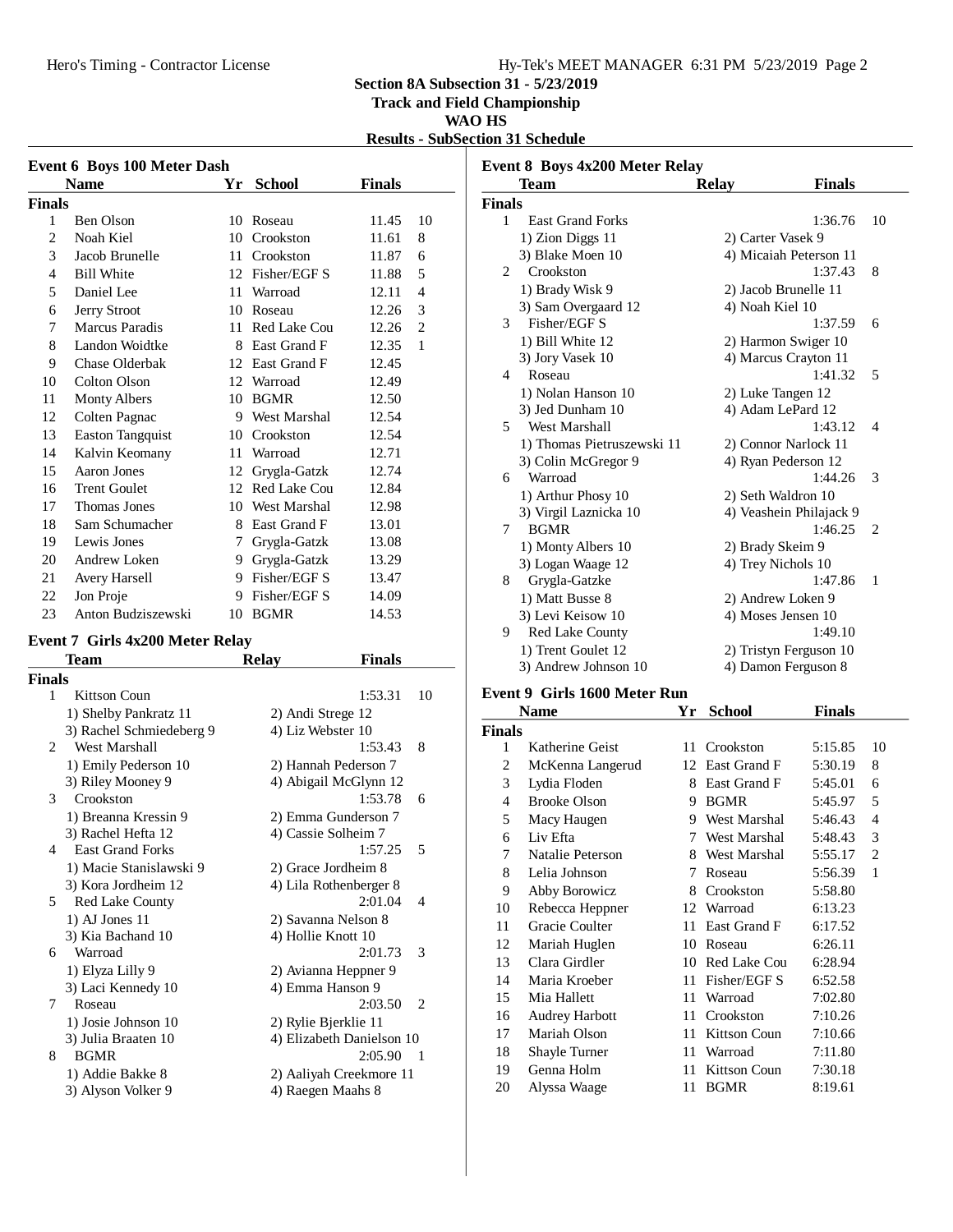**Track and Field Championship**

### **WAO HS**

**Results - SubSection 31 Schedule**

| Event 10 Boys 1600 Meter Run |                        |    |                     |               |                |
|------------------------------|------------------------|----|---------------------|---------------|----------------|
|                              | <b>Name</b>            | Yr | <b>School</b>       | <b>Finals</b> |                |
| <b>Finals</b>                |                        |    |                     |               |                |
| 1                            | Cole Nowacki           | 11 | East Grand F        | 4:39.92       | 10             |
| 2                            | Hayden Reitmeier       | 11 | Fisher/EGF S        | 4:55.21       | 8              |
| 3                            | Kyle Erickson          | 11 | Roseau              | 4:56.63       | 6              |
| 4                            | <b>Ben Brantner</b>    | 11 | Crookston           | 5:03.85       | 5              |
| 5                            | <b>Riley Clausen</b>   | 9  | <b>West Marshal</b> | 5:05.71       | 4              |
| 6                            | Dawson McDonald        | 9  | East Grand F        | 5:06.74       | 3              |
| 7                            | <b>Brenden Larson</b>  | 11 | Red Lake Cou        | 5:07.08       | $\overline{c}$ |
| 8                            | Zachary Helgeson       | 10 | Fisher/EGF S        | 5:08.74       | 1              |
| 9                            | Jace Fore              | 7  | East Grand F        | 5:09.75       |                |
| 10                           | O'Connor Sean          | 10 | Roseau              | 5:11.17       |                |
| 11                           | <b>Talon Hilligas</b>  | 11 | <b>BGMR</b>         | 5:13.79       |                |
| 12                           | <b>Winston Novacek</b> | 12 | Roseau              | 5:19.91       |                |
| 13                           | Victor Anselmo         | 12 | Warroad             | 5:24.11       |                |
| 14                           | <b>Micah Bleess</b>    | 8  | Warroad             | 5:29.56       |                |
| 15                           | <b>Jack Goulet</b>     | 8  | Warroad             | 5:31.46       |                |
| 16                           | Carter Helgeson        | 9  | Fisher/EGF S        | 5:31.67       |                |
| 17                           | <b>Brody Moen</b>      | 10 | Red Lake Cou        | 5:32.50       |                |
| 18                           | Johnny Ortiz           | 8  | West Marshal        | 5:40.88       |                |
| 19                           | Thor Harbott           | 8  | Crookston           | 5:45.89       |                |
|                              |                        |    |                     |               |                |

# **Event 11 Girls 4x100 Meter Relay**

|                | Team                     | <b>Relay</b><br><b>Finals</b> |                |
|----------------|--------------------------|-------------------------------|----------------|
| <b>Finals</b>  |                          |                               |                |
| 1              | Roseau                   | 52.41                         | 10             |
|                | 1) Nikki Alarus 10       | 2) Rosemond Stroot 8          |                |
|                | 3) Sophie Helgeson 10    | 4) Celine Stroot 9            |                |
| $\mathfrak{D}$ | <b>East Grand Forks</b>  | 52.66                         | 8              |
|                | 1) Savannah Vasek 12     | 2) Avery Kovar 12             |                |
|                | 3) Kora Jordheim 12      | 4) Mini Jallah 8              |                |
| 3              | Kittson Coun             | 52.92                         | 6              |
|                | 1) Shelby Pankratz 11    | 2) Liz Webster 10             |                |
|                | 3) Rachel Schmiedeberg 9 | 4) Marlee Turn 11             |                |
| 4              | <b>Red Lake County</b>   | 54.37                         | 5              |
|                | $1)$ AJ Jones $11$       | 2) Kia Bachand 10             |                |
|                | 3) Makenzie Williams 12  | 4) Hollie Knott 10            |                |
| 5              | West Marshall            | 54.96                         | $\overline{4}$ |
|                | 1) Emily Pederson 10     | 2) Hannah Pederson 7          |                |
|                | 3) Jill Borowicz 12      | 4) Abigail McGlynn 12         |                |
| 6              | Warroad                  | 55.56                         | 3              |
|                | 1) Savannah Lussier 11   | 2) Elyza Lilly 9              |                |
|                | 3) Emma Hanson 9         | 4) Madeleine Bleess 12        |                |
| 7              | <b>BGMR</b>              | 1:00.38                       | $\overline{c}$ |
|                | 1) Addie Bakke 8         | 2) Greta Lee 9                |                |
|                | 3) Raegen Maahs 8        | 4) Alyson Volker 9            |                |
| 8              | Grygla-Gatzke            | 1:02.45                       | $\mathbf{1}$   |
|                | 1) Molly Cullen 7        | 2) Chelsie Nelson 7           |                |
|                | 3) Madison Cullen 10     | 4) Chloe Kuznia 10            |                |
|                | Crookston                | FS                            |                |
|                | 1) Carly Thode 8         | 2) Emma Gunderson 7           |                |
|                | 3) Halle Winjum 7        | 4) Cassie Solheim 7           |                |
|                |                          |                               |                |

|                | Team                       | <b>Relay</b> | <b>Finals</b>           |                |
|----------------|----------------------------|--------------|-------------------------|----------------|
| <b>Finals</b>  |                            |              |                         |                |
| 1              | <b>East Grand Forks</b>    |              | 47.52                   | 10             |
|                | 1) Ricky Thompson 10       |              | 2) Blake Moen 10        |                |
|                | 3) Carter Vasek 9          |              | 4) Micaiah Peterson 11  |                |
| $\mathfrak{D}$ | Crookston                  |              | 47.53                   | 8              |
|                | 1) Brady Wisk 9            |              | 2) Easton Tangquist 10  |                |
|                | 3) Sam Overgaard 12        |              | 4) Jacob Brunelle 11    |                |
| 3              | Warroad                    |              | 47.76                   | 6              |
|                | 1) Colton Olson 12         |              | 2) Daniel Lee 11        |                |
|                | 3) Kalvin Keomany 11       |              | 4) Arthur Phosy 10      |                |
| 4              | West Marshall              |              | 50.21                   | 5              |
|                | 1) Thomas Pietruszewski 11 |              | 2) Connor Narlock 11    |                |
|                | 3) Colin McGregor 9        |              | 4) Colten Pagnac 9      |                |
| 5              | <b>Red Lake County</b>     |              | 51.07                   | 4              |
|                | 1) Trent Goulet 12         |              | 2) Tristyn Ferguson 10  |                |
|                | 3) Damon Ferguson 8        |              | 4) Jordan Kasprowicz 10 |                |
| 6              | Grygla-Gatzke              |              | 51.72                   | 3              |
|                | 1) Matt Busse 8            |              | 2) Andrew Loken 9       |                |
|                | 3) Levi Keisow 10          |              | 4) Moses Jensen 10      |                |
| 7              | <b>BGMR</b>                |              | 55.50                   | $\overline{c}$ |
|                | 1) Anton Budziszewski 10   |              | 2) Joe Dezelar 11       |                |
|                | 3) Gavin Hockstedler 8     |              | 4) Austin Kautzman 9    |                |
|                | Roseau                     |              | DO                      |                |
|                | 1) Nolan Hanson 10         |              | 2) Jed Dunham 10        |                |
|                | 3) Jeremiah Bender 10      |              | 4) Ben Olson 10         |                |

# **Event 13 Girls 400 Meter Dash**<br>Name **Vr**

|        | <b>Name</b>              | Yr | <b>School</b>       | <b>Finals</b> |                |
|--------|--------------------------|----|---------------------|---------------|----------------|
| Finals |                          |    |                     |               |                |
| 1      | Anke Wiersma             |    | 10 Crookston        | 1:03.01       | 10             |
| 2      | Abigail Bleess           | 7  | Warroad             | 1:04.01       | 8              |
| 3      | <b>Riley Mooney</b>      |    | 9 West Marshal      | 1:04.09       | 6              |
| 4      | Kailee Magsam            | 8  | Crookston           | 1:06.17       | 5              |
| 5      | Rylie Fredrickson        |    | <b>BGMR</b>         | 1:06.78       | 4              |
| 6      | Jacelyn Brenden          | 8  | East Grand F        | 1:07.35       | 3              |
| 7      | Aura Moyer               | 7  | Warroad             | 1:08.52       | $\overline{c}$ |
| 8      | Savanna Nelson           | 8  | Red Lake Cou        | 1:09.21       | 1              |
| 9      | Hailey Jordheim          | 10 | East Grand F        | 1:09.33       |                |
| 10     | Andi Strege              | 12 | <b>Kittson Coun</b> | 1:10.07       |                |
| 11     | Jenna Davis              | 9  | <b>Kittson Coun</b> | 1:10.22       |                |
| 12     | Avery Horken             | 8  | Fisher/EGF S        | 1:11.20       |                |
| 13     | Kinley Anderson          | 10 | East Grand F        | 1:11.46       |                |
| 14     | Ellie Rivard             | 8  | West Marshal        | 1:12.29       |                |
| 15     | <b>Brooklyn Cardinal</b> | 8  | Red Lake Cou        | 1:13.04       |                |
| 16     | Annika Johnson           | 8  | Kittson Coun        | 1:13.12       |                |
| 17     | Josie Johnson            | 10 | Roseau              | 1:13.31       |                |
| 18     | Olivia Huck              | 9  | Crookston           | 1:13.65       |                |
| 19     | Allie Lund               | 8  | Roseau              | 1:14.33       |                |
| 20     | Logan Goulet             | 7  | Warroad             | 1:15.53       |                |
| 21     | Jamie Flatgard           | 7  | Red Lake Cou        | 1:15.68       |                |
| 22     | Mya Ballard              | 9  | Roseau              | 1:16.27       |                |
| 23     | Isabel Pearson           | 8  | <b>BGMR</b>         | 1:19.16       |                |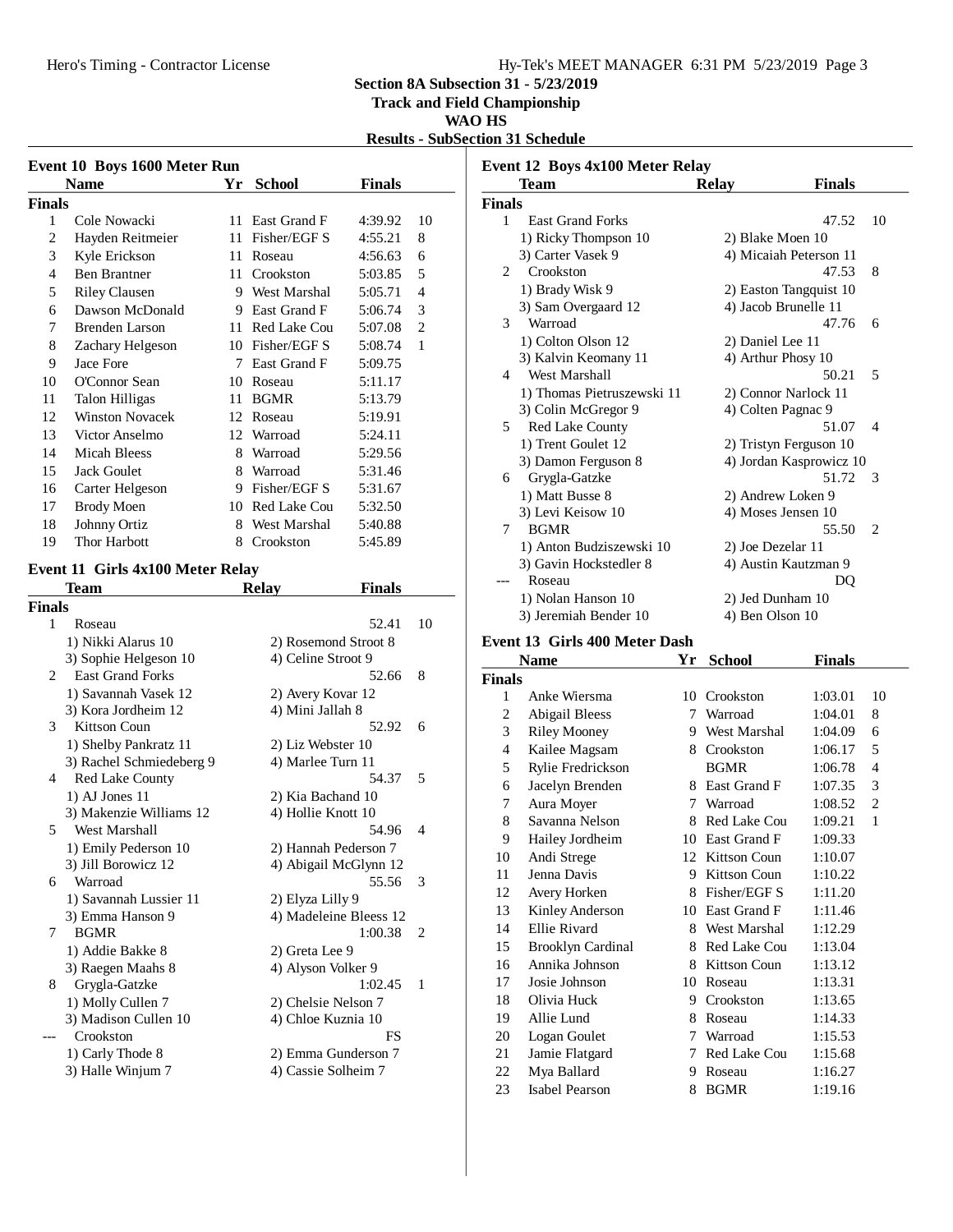#### Hero's Timing - Contractor License Hy-Tek's MEET MANAGER 6:31 PM 5/23/2019 Page 4

**Section 8A Subsection 31 - 5/23/2019**

**Track and Field Championship**

**WAO HS**

|                |                                         |    |                 |               | <b>Results - SubSectio</b> |
|----------------|-----------------------------------------|----|-----------------|---------------|----------------------------|
|                | <b>Event 14 Boys 400 Meter Dash</b>     |    |                 |               |                            |
|                | <b>Name</b>                             | Yr | <b>School</b>   | <b>Finals</b> |                            |
| Finals         |                                         |    |                 |               |                            |
| $\mathbf{1}$   | Marcus Crayton                          | 11 | Fisher/EGF S    | 53.25         | 10                         |
| $\overline{c}$ | <b>Jory Vasek</b>                       |    | 10 Fisher/EGF S | 54.16         | 8                          |
| 3              | <b>Ricky Thompson</b>                   |    | 10 East Grand F | 55.95         | 6                          |
| $\overline{4}$ | <b>Zion Diggs</b>                       |    | 11 East Grand F | 56.17         | 5                          |
| 5              | Luke Tangen                             | 12 | Roseau          | 56.18         | $\overline{4}$             |
| 6              | Pedro Gaytan                            |    | 12 West Marshal | 57.41         | 3                          |
| 7              | Sam Schumacher                          |    | 8 East Grand F  | 58.07         | $\overline{2}$             |
| 8              | Thomas Jones                            |    | 10 West Marshal | 58.37         | 1                          |
| 9              | Garon Schumacher                        |    | 10 Roseau       | 58.82         |                            |
| 10             | Veashein Philajack                      |    | 9 Warroad       | 59.01         |                            |
| 11             | Cameron Weiland                         |    | 10 Crookston    | 59.03         |                            |
| 12             | Gabe Montieth                           |    | 10 Crookston    | 59.25         |                            |
| 13             | Casey Laplante                          |    | 9 Fisher/EGF S  | 59.35         |                            |
| 14             | Evan Grove                              |    | 11 Warroad      | 59.89         |                            |
| 15             | Logan Waage                             | 12 | <b>BGMR</b>     | 1:00.65       |                            |
| 16             | Seth Waldron                            |    | 10 Warroad      | 1:03.24       |                            |
| 17             | Jacob Zacha                             |    | 11 West Marshal | 1:04.04       |                            |
| 18             | Gerald Melin                            |    | 8 Red Lake Cou  | 1:04.87       |                            |
| 19             | Andrew Johnson                          |    | 10 Red Lake Cou | 1:06.73       |                            |
| 20             | Carson Lambert                          |    | 8 Red Lake Cou  | 1:08.56       |                            |
| 21             | Dane Arveson                            |    | 8 Grygla-Gatzk  | 1:14.46       |                            |
|                | <b>Event 15 Girls 300 Meter Hurdles</b> |    |                 |               |                            |
|                | <b>Name</b>                             |    | Yr School       | <b>Finals</b> |                            |
| Finals         |                                         |    |                 |               |                            |
| 1              | Emma Borowicz                           |    | 10 Crookston    | 48.41         | 10                         |
| $\overline{c}$ | Breanna Kressin                         |    | 9 Crookston     | 49.65         | 8                          |
| 3              | Shelby Pankratz                         |    | 11 Kittson Coun | 50.33         | 6                          |
| $\overline{4}$ | Avianna Heppner                         |    | 9 Warroad       | 52.46         | 5                          |
| 5              | Marissa Schiebe                         | 9  | Red Lake Cou    | 52.48         | $\overline{4}$             |

### **Event 16 Boys 300 Meter Hurdles**

|               | <b>Name</b>           | Yr. | <b>School</b>   | Finals |    |
|---------------|-----------------------|-----|-----------------|--------|----|
| <b>Finals</b> |                       |     |                 |        |    |
|               | Isaac Durand          |     | 12 West Marshal | 43.30  | 10 |
| 2             | Kyle Erickson         |     | 11 Roseau       | 45.34  | 8  |
| 3             | Cooper Smith          |     | 8 East Grand F  | 46.37  | 6  |
| 4             | <b>Marcus Paradis</b> |     | 11 Red Lake Cou | 46.41  | 5  |
| 5.            | Hunter Kasprowicz     |     | 10 West Marshal | 47.93  | 4  |
| 6             | <b>Conner Adams</b>   | 10  | Warroad         | 48.51  | 3  |
|               | Carter Williams       |     | Red Lake Cou    | 49.52  |    |

6 Sarah Finseth 10 West Marshal 53.15 3 7 Elizabeth Gabrielson 9 East Grand F 53.93 2 8 Maddi Mitzel 11 Fisher/EGF S 55.84 1 9 Lexi Rude 8 East Grand F 56.47 10 McKenzie Mock 8 West Marshal 57.85 11 Emma Zimny 9 East Grand F 58.44 12 Brekken Tull 7 Crookston 58.50 13 Valerie Crowe 12 Warroad 59.42 14 Kiara Sauve 8 Red Lake Cou 1:00.91 15 Maisy Hoefer 10 Red Lake Cou 1:01.93

|                | <u>tion 31 Schedule</u>             |    |                     |               |                |
|----------------|-------------------------------------|----|---------------------|---------------|----------------|
| 8              | Peter Vandewege                     |    | 10 Roseau           | 49.67         | 1              |
| 9              | Dawson McDonald                     |    | 9 East Grand F      | 49.69         |                |
| 10             | Connor Eidsmoe                      |    | 10 Roseau           | 50.07         |                |
| 11             | Matilde Alanis                      |    | 10 East Grand F     | 51.05         |                |
| 12             | James Pederson                      |    | 10 West Marshal     | 51.22         |                |
|                | <b>Event 17 Girls 800 Meter Run</b> |    |                     |               |                |
|                | <b>Name</b>                         | Yr | <b>School</b>       | <b>Finals</b> |                |
| <b>Finals</b>  |                                     |    |                     |               |                |
| 1              | Eliana Bleess                       |    | 10 Warroad          | 2:25.49       | 10             |
| $\overline{c}$ | Jessica Remer                       |    | 12 Fisher/EGF S     | 2:26.11       | 8              |
| 3              | <b>Kassidy Allard</b>               |    | 10 East Grand F     | 2:28.44       | 6              |
| $\overline{4}$ | Olivia Goulet                       |    | 9 Warroad           | 2:28.84       | 5              |
| 5              | McKenna Langerud                    |    | 12 East Grand F     | 2:30.53       | $\overline{4}$ |
| 6              | Thea Oman                           |    | 12 Crookston        | 2:31.18       | 3              |
| 7              | Kate Helgeson                       |    | 10 Roseau           | 2:35.98       | $\overline{c}$ |
| 8              | Hayden Winjum                       | 9. | Crookston           | 2:37.19       | $\mathbf{1}$   |
| 9              | Liv Efta                            | 7  | West Marshal        | 2:38.06       |                |
| 10             | McKenna Garrett                     |    | 12 East Grand F     | 2:38.46       |                |
| 11             | Macy Haugen                         |    | 9 West Marshal      | 2:39.06       |                |
| 12             | Faith Lilly                         | 7  | Warroad             | 2:39.58       |                |
| 13             | Mariah Huglen                       |    | 10 Roseau           | 2:40.87       |                |
| 14             | <b>Hailey Spivey</b>                | 12 | Crookston           | 2:45.04       |                |
| 15             | Kjerstin Nelson                     |    | 9 Red Lake Cou      | 2:52.66       |                |
| 16             | Kayla Bachleitner                   |    | 8 Roseau            | 2:56.58       |                |
| 17             | Olivia Sjostrand                    |    | 9 Kittson Coun      | 2:57.68       |                |
| 18             | <b>Sydney Anvinson</b>              |    | 11 Fisher/EGF S     | 2:57.72       |                |
| 19             | <b>Brooklyn Cardinal</b>            |    | 8 Red Lake Cou      | 3:04.27       |                |
| 20             | Maria Kroeber                       | 11 | Fisher/EGF S        | 3:07.54       |                |
| 21             | <b>Aurimy Olson</b>                 | 8  | <b>Red Lake Cou</b> | 3:14.46       |                |
|                | Event 18 Boys 800 Meter Run         |    |                     |               |                |
|                | <b>Name</b>                         | Yr | <b>School</b>       | <b>Finals</b> |                |
| <b>Finals</b>  |                                     |    |                     |               |                |
| 1              | Jonathan Krueger                    |    | 9 East Grand F      | 2:10.72       | 10             |

| <b>Finals</b>  |                        |    |              |         |                |  |
|----------------|------------------------|----|--------------|---------|----------------|--|
| 1              | Jonathan Krueger       | 9  | East Grand F | 2:10.72 | 10             |  |
| $\overline{c}$ | Jaden Lubarski         |    | 12 Crookston | 2:12.73 | 8              |  |
| 3              | David Nelson           | 10 | Roseau       | 2:14.08 | 6              |  |
| 4              | <b>Trey Nichols</b>    | 10 | <b>BGMR</b>  | 2:18.14 | 5              |  |
| 5              | Brenden Larson         | 11 | Red Lake Cou | 2:19.88 | 4              |  |
| 6              | <b>Winston Novacek</b> | 12 | Roseau       | 2:20.28 | 3              |  |
| 7              | Erick Laznicka         | 12 | Roseau       | 2:22.11 | $\overline{c}$ |  |
| 8              | Collin Porter          | 12 | East Grand F | 2:22.17 | 1              |  |
| 9              | <b>Brody Moen</b>      | 10 | Red Lake Cou | 2:26.96 |                |  |
| 10             | Conradin Willers       | 11 | Fisher/EGF S | 2:28.83 |                |  |
| 11             | Malachi Lilly          | 9  | Warroad      | 2:29.97 |                |  |
| 12             | <b>Blane Schmitz</b>   | 9  | Red Lake Cou | 2:31.94 |                |  |
| 13             | Tanner Hanson          | 12 | East Grand F | 2:33.72 |                |  |
| 14             | Christian Boen         | 11 | <b>BGMR</b>  | 2:35.49 |                |  |
| 15             | William Johnson        | 10 | Warroad      | 2:43.38 |                |  |
| 16             | Owen Hanson            | 7  | Warroad      | 2:46.16 |                |  |
| 17             | Evin Trudeau           | 7  | Crookston    | 2:47.07 |                |  |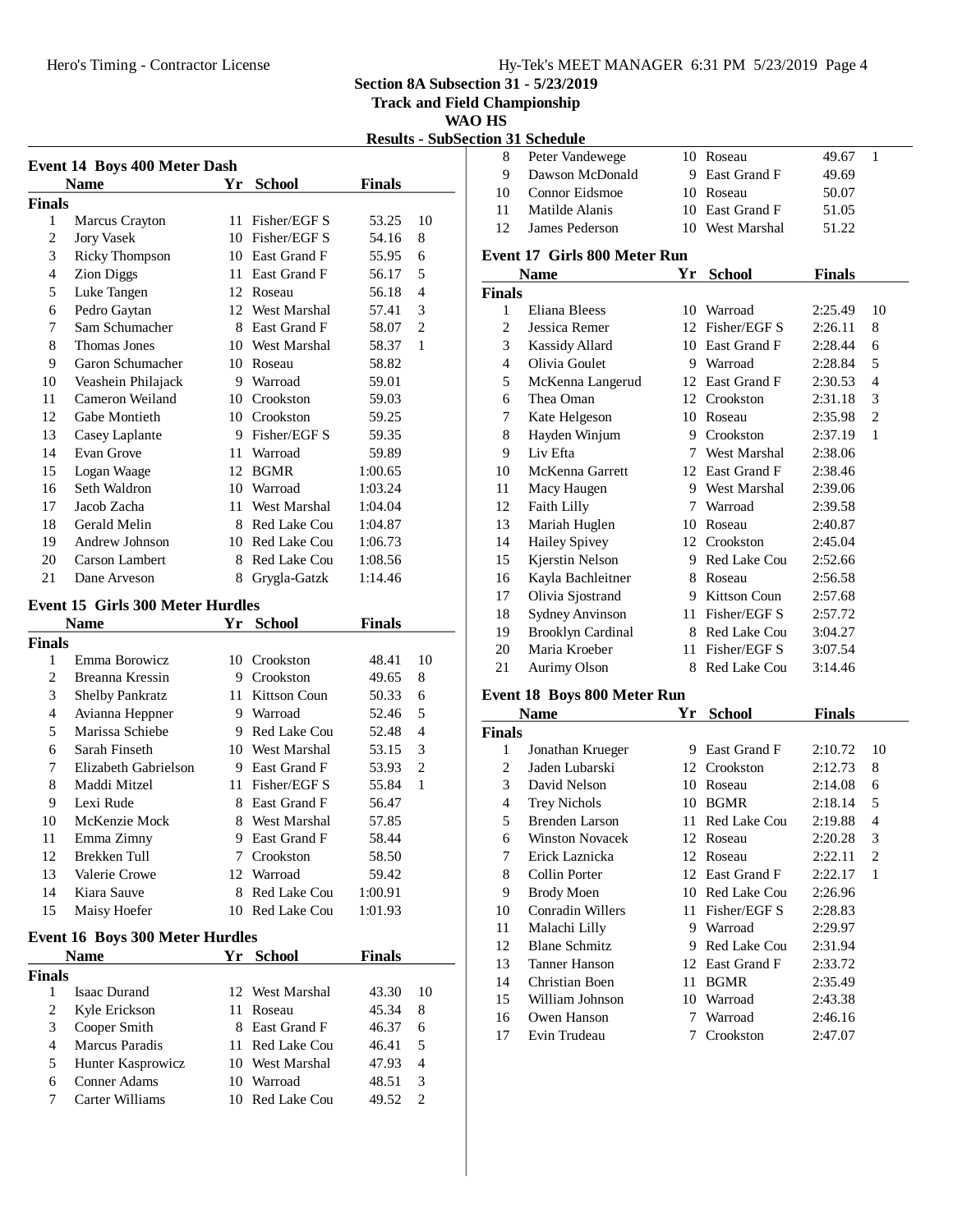### Hero's Timing - Contractor License Hy-Tek's MEET MANAGER 6:31 PM 5/23/2019 Page 5

**Section 8A Subsection 31 - 5/23/2019**

**Track and Field Championship**

### **WAO HS**

**Results - SubSection 31 Schedule**

|        | Event 19 Girls 200 Meter Dash |    |                     |               |                |
|--------|-------------------------------|----|---------------------|---------------|----------------|
|        | Name                          | Yr | <b>School</b>       | <b>Finals</b> |                |
| Finals |                               |    |                     |               |                |
| 1      | Mini Jallah                   | 8  | East Grand F        | 26.08         | 10             |
| 2      | Sophie Helgeson               | 10 | Roseau              | 26.39         | 8              |
| 3      | Emma Borowicz                 | 10 | Crookston           | 26.90         | 6              |
| 4      | Madeleine Bleess              | 12 | Warroad             | 26.95         | 5              |
| 5      | Liz Webster                   | 10 | Kittson Coun        | 27.54         | $\overline{4}$ |
| 6      | Macie Stanislawski            | 9  | East Grand F        | 28.70         | 3              |
| 7      | Macyn Bloom                   | 11 | Fisher/EGF S        | 28.87         | $\overline{2}$ |
| 8      | Cassie Solheim                | 7  | Crookston           | 29.03         | 1              |
| 9      | Hannah Pederson               | 7  | West Marshal        | 29.21         |                |
| 10     | Rachel Qualley                | 11 | East Grand F        | 29.99         |                |
| 11     | Jaylen Limpscomb              | 7  | Roseau              | 30.17         |                |
| 12     | Aura Moyer                    | 7  | Warroad             | 30.22         |                |
| 13     | Kaitlyn Olson                 | 7  | Roseau              | 30.51         |                |
| 14     | <b>Cheyanne Scalese</b>       | 9  | Kittson Coun        | 30.61         |                |
| 15     | Sydney St. Germain            |    | 12 West Marshal     | 30.63         |                |
| 16     | Jenna Davis                   | 9  | Kittson Coun        | 30.91         |                |
| 17     | Ellie Rivard                  | 8  | West Marshal        | 30.99         |                |
| 18     | Laci Kennedy                  | 10 | Warroad             | 31.55         |                |
| 19     | Abby Borowicz                 | 8  | Crookston           | 31.88         |                |
| 20     | Sienna Olson                  | 10 | Red Lake Cou        | 33.18         |                |
| 21     | Katrina Olson                 | 10 | Red Lake Cou        | 33.18         |                |
| 22     | Tori Peterson                 | 10 | <b>BGMR</b>         | 33.85         |                |
| 23     | Jamie Flatgard                | 7  | <b>Red Lake Cou</b> | 33.96         |                |
|        |                               |    |                     |               |                |

### **Event 20 Boys 200 Meter Dash**

|        | <b>Name</b>          |    | <b>School</b>       | Finals |                |  |
|--------|----------------------|----|---------------------|--------|----------------|--|
| Finals |                      |    |                     |        |                |  |
| 1      | Noah Kiel            | 10 | Crookston           | 22.99  | 10             |  |
| 2      | <b>Blake Moen</b>    | 10 | East Grand F        | 23.09  | 8              |  |
| 3      | Marcus Crayton       | 11 | Fisher/EGF S        | 23.89  | 6              |  |
| 4      | <b>Bill White</b>    | 12 | Fisher/EGF S        | 24.00  | 5              |  |
| 5      | <b>Jory Vasek</b>    | 10 | Fisher/EGF S        | 24.34  | $\overline{4}$ |  |
| 6      | <b>Brady Wisk</b>    | 9  | Crookston           | 24.45  | 3              |  |
| 7      | Carter Vasek         | 9  | East Grand F        | 24.57  | $\overline{2}$ |  |
| 8      | Daniel Lee           | 11 | Warroad             | 25.19  | $\mathbf{1}$   |  |
| 9      | Sam Overgaard        | 12 | Crookston           | 25.26  |                |  |
| 10     | Landon Woidtke       | 8  | East Grand F        | 25.40  |                |  |
| 11     | <b>Arthur Phosy</b>  | 10 | Warroad             | 25.47  |                |  |
| 12     | Thomas Pietruszewski | 11 | West Marshal        | 25.81  |                |  |
| 13     | Colin McGregor       | 9  | <b>West Marshal</b> | 26.04  |                |  |
| 14     | Garon Schumacher     | 10 | Roseau              | 26.08  |                |  |
| 15     | <b>Jerry Stroot</b>  | 10 | Roseau              | 26.38  |                |  |
| 16     | Aaron Jones          | 12 | Grygla-Gatzk        | 26.55  |                |  |
| 17     | <b>Andrew Phosy</b>  |    | 12 Warroad          | 26.62  |                |  |
| 18     | Andrew Johnson       | 10 | Red Lake Cou        | 26.85  |                |  |
| 19     | <b>Matt Busse</b>    | 8  | Grygla-Gatzk        | 27.25  |                |  |
| 20     | Tristyn Ferguson     | 10 | Red Lake Cou        | 27.40  |                |  |
| 21     | Joe Dezelar          | 11 | <b>BGMR</b>         | 28.46  |                |  |
| 22     | Gerald Melin         | 8  | <b>Red Lake Cou</b> | 28.88  |                |  |
| ---    | Nolan Anderson       | 9  | Grygla-Gatzk        | FS     |                |  |

| Event 21 Girls 3200 Meter Run                       |               |              |                 |                |  |  |  |  |
|-----------------------------------------------------|---------------|--------------|-----------------|----------------|--|--|--|--|
| <b>School</b><br><b>Finals</b><br>Үr<br><b>Name</b> |               |              |                 |                |  |  |  |  |
|                                                     |               |              |                 |                |  |  |  |  |
| Katherine Geist                                     | 11            | Crookston    | 11:21.19        | 10             |  |  |  |  |
| Lydia Floden                                        | 8             | East Grand F | 12:40.83        | 8              |  |  |  |  |
| Claire McGlynn                                      | 8.            | West Marshal | 12:51.60        | 6              |  |  |  |  |
| <b>Brooke Olson</b>                                 | 9             | <b>BGMR</b>  | 12:53.58        | 5              |  |  |  |  |
| Lelia Johnson                                       | 7             | Roseau       | 13:06.25        | 4              |  |  |  |  |
| Natalie Peterson                                    | 8             | West Marshal | 13:06.69        | 3              |  |  |  |  |
| Quincie Floden                                      | 1()           | East Grand F | 13:14.01        | $\mathfrak{D}$ |  |  |  |  |
| Marin Garrett                                       |               |              | 13:36.88        | 1              |  |  |  |  |
| Elizabeth Parker                                    | 9             | West Marshal | 13:38.79        |                |  |  |  |  |
| Amelia Overgaard                                    | 9             | Crookston    | 13:52.27        |                |  |  |  |  |
| Amanda Schultz                                      | 9             | Crookston    | 14:46.29        |                |  |  |  |  |
| Sophie Johnson                                      |               | Warroad      | 15:21.59        |                |  |  |  |  |
|                                                     | <b>Finals</b> |              | 10 East Grand F |                |  |  |  |  |

### **Event 22 Boys 3200 Meter Run**

|               | Name               | Yr  | <b>School</b>   | <b>Finals</b> |                |
|---------------|--------------------|-----|-----------------|---------------|----------------|
| <b>Finals</b> |                    |     |                 |               |                |
| 1             | <b>Tyson Mahar</b> | 10  | East Grand F    | 9:58.38       | 10             |
| 2             | Sakariye Ismail    |     | 12 East Grand F | 10:42.54      | 8              |
| 3             | Hayden Reitmeier   |     | 11 Fisher/EGF S | 10:54.17      | 6              |
| 4             | O'Connor Sean      | 10. | Roseau          | 11:06.01      | 5              |
| 5             | Tristan Anderson   | 10  | Roseau          | 11:06.64      | 4              |
| 6             | Talon Hilligas     | 11  | <b>BGMR</b>     | 11:13.24      | 3              |
| 7             | Zachary Helgeson   |     | 10 Fisher/EGF S | 11:29.13      | $\overline{c}$ |
| 8             | <b>Brock Tyedt</b> |     | 10 Red Lake Cou | 11:45.37      | 1              |
| 9             | Karsten Isaacson   |     | 10 Crookston    | 11:52.90      |                |
| 10            | Thor Harbott       | 8   | Crookston       | 12:19.48      |                |
| 11            | Devin Casares      | 8   | West Marshal    | 12:37.74      |                |
| 12            | Johnny Ortiz       | 8   | West Marshal    | 13:19.96      |                |
| 13            | Owen Hanson        | 7   | Warroad         | 13:34.17      |                |
| 14            | Jacob Zacha        | 11  | West Marshal    | 13:35.70      |                |

### **Event 23 Girls 4x400 Meter Relay**

|                | Team                    | <b>Relav</b>        | <b>Finals</b>        |    |
|----------------|-------------------------|---------------------|----------------------|----|
| Finals         |                         |                     |                      |    |
| 1              | Crookston               |                     | 4:17.90              | 10 |
|                | 1) Kailee Magsam 8      |                     | 2) Anke Wiersma 10   |    |
|                | 3) Rachel Hefta 12      |                     | 4) Emma Borowicz 10  |    |
| $\mathfrak{D}$ | Warroad                 |                     | 4:20.35              | 8  |
|                | 1) Abigail Bleess 7     | 2) Olivia Goulet 9  |                      |    |
|                | 3) Aura Moyer 7         | 4) Eliana Bleess 10 |                      |    |
| 3              | <b>East Grand Forks</b> |                     | 4:30.97              | 6  |
|                | 1) Hailey Jordheim 10   |                     | 2) Kassidy Allard 10 |    |
|                | 3) Jacelyn Brenden 8    |                     | 4) Kora Jordheim 12  |    |
| 4              | West Marshall           |                     | 4:32.60              | 5  |
|                | 1) Liv Efta 7           | 2) Macy Haugen 9    |                      |    |
|                | 3) Riley Mooney 9       | 4) Sarah Finseth 10 |                      |    |
| 5              | <b>Red Lake County</b>  |                     | 4:37.91              | 4  |
|                | 1) Marissa Schiebe 9    |                     | 2) Kjerstin Nelson 9 |    |
|                | 3) Savanna Nelson 8     | 4) Hollie Knott 10  |                      |    |
|                |                         |                     |                      |    |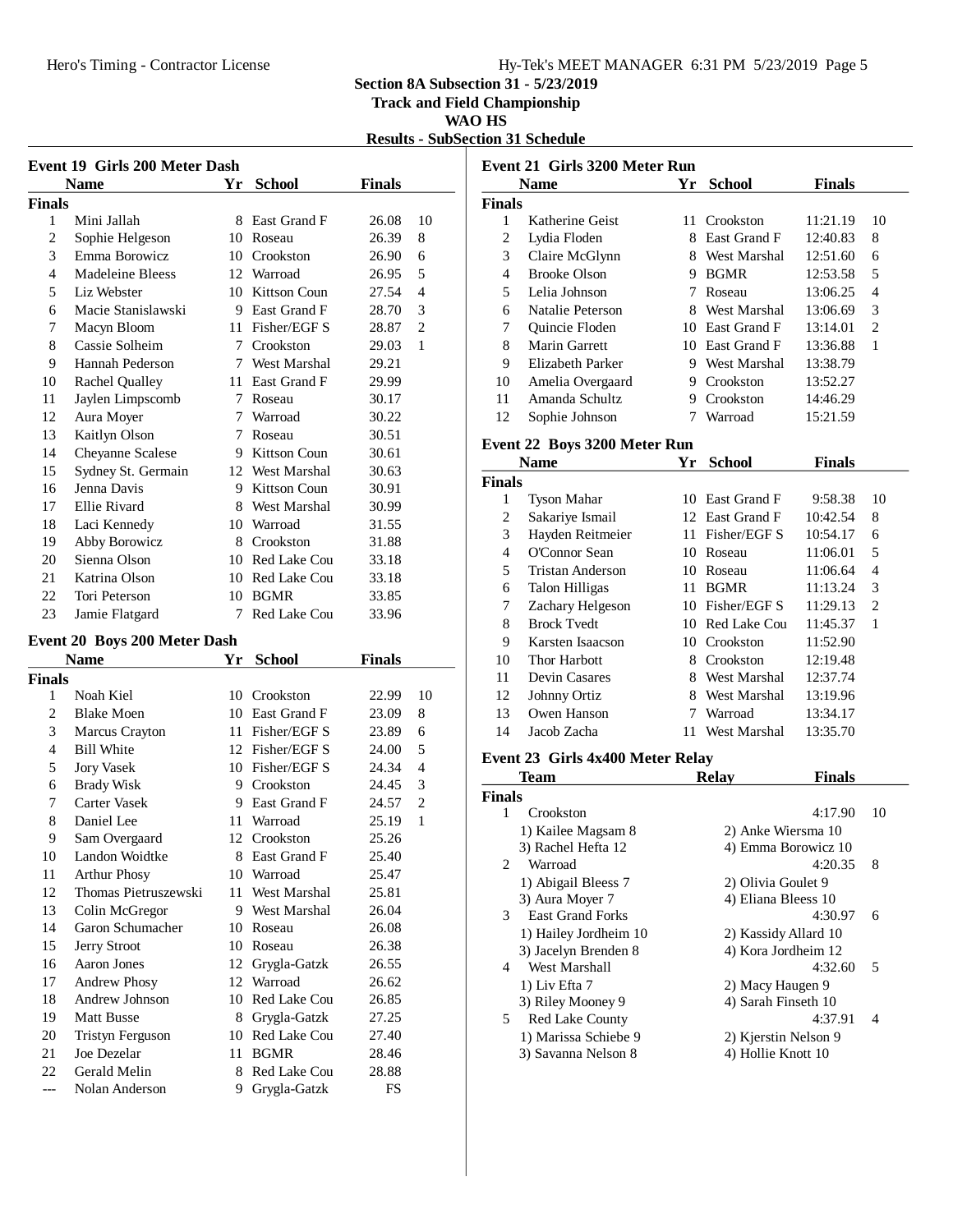**Track and Field Championship**

### **WAO HS**

|                |                                              |                         |               |                | <b>Results - SubSection 31 Schedule</b> |                                  |                 |               |
|----------------|----------------------------------------------|-------------------------|---------------|----------------|-----------------------------------------|----------------------------------|-----------------|---------------|
|                | Finals  (Event 23 Girls 4x400 Meter Relay)   |                         |               |                | 16                                      | Jessie Helgeland                 | 10 East Grand F | $4 - 00.00$   |
|                | Team                                         | <b>Relay</b>            | <b>Finals</b> |                | 20                                      | Laci Kennedy                     | 10 Warroad      | 4-00.00       |
| 6              | Roseau                                       |                         | 4:54.09       | 3              | $---$                                   | Jamie Flatgard                   | 7 Red Lake Cou  | <b>NH</b>     |
|                | 1) Kaitlyn Olson 7                           | 2) Kayla Bachleitner 8  |               |                | ---                                     | Kaycie Baumgartner               | 9 Roseau        | <b>NH</b>     |
|                | 3) Allie Lund 8                              | 4) Jaylen Limpscomb 7   |               |                | $---$                                   | McKenzie Mock                    | 8 West Marshal  | NH            |
| 7              | <b>BGMR</b>                                  |                         | 5:07.65       | 2              |                                         | <b>Event 32 Girls Pole Vault</b> |                 |               |
|                | 1) Isabel Pearson 8                          | 2) Rylie Fredrickson    |               |                |                                         | <b>Name</b>                      | Yr School       | <b>Finals</b> |
|                | 3) Addie Bakke 8                             | 4) Greta Lee 9          |               |                | <b>Finals</b>                           |                                  |                 |               |
|                | <b>Event 24 Boys 4x400 Meter Relay</b>       |                         |               |                | $\mathbf{1}$                            | Emma Borowicz                    | 10 Crookston    | $9 - 00.00$   |
|                | <b>Team</b>                                  | <b>Relay</b>            | <b>Finals</b> |                | $\overline{2}$                          | Macie Stanislawski               | 9 East Grand F  | $9 - 00.00$   |
| <b>Finals</b>  |                                              |                         |               |                | 3                                       | Paige Michalski                  | 8 West Marshal  | 8-06.00       |
| $\mathbf{1}$   | Roseau                                       |                         | 3:39.49       | 10             | $\overline{4}$                          | Malia Beich                      | 9 East Grand F  | 8-00.00       |
|                | 1) Jeremiah Bender 10                        | 2) Luke Tangen 12       |               |                | 5                                       | Chelsey Afshari                  | 11 East Grand F | 7-06.00       |
|                | 3) Jed Dunham 10                             | 4) Ben Olson 10         |               |                | 6                                       | Elyza Lilly                      | 9 Warroad       | 7-00.00       |
| 2              | <b>East Grand Forks</b>                      |                         | 3:43.75       | 8              | 7                                       | Kamarra Brunelle                 | 12 Warroad      | 7-00.00       |
|                | 1) Zion Diggs 11                             | 2) Micaiah Peterson 11  |               |                | 8                                       | Mikayla Bolduc                   | 12 West Marshal | $7 - 00.00$   |
|                | 3) Cooper Smith 8                            | 4) Ricky Thompson 10    |               |                | 9                                       | Abby Borowicz                    | 8 Crookston     | $6 - 06.00$   |
| 3              | Crookston                                    |                         | 3:55.35       | 6              | 10                                      | <b>Brooke Olson</b>              | 9 BGMR          | 6-06.00       |
|                | 1) Ty Hamre 11                               | 2) Cameron Weiland 10   |               |                | 11                                      | Liv Efta                         | 7 West Marshal  | $6 - 00.00$   |
|                | 3) Andrew MacGregor 10                       | 4) Jaden Lubarski 12    |               |                | $---$                                   | <b>Isabel Pearson</b>            | 8 BGMR          | <b>NH</b>     |
| 4              | West Marshall                                |                         | 4:02.38       | 5              | ---                                     | Rylie Fredrickson                | <b>BGMR</b>     | <b>NH</b>     |
|                | 1) Thomas Jones 10                           | 2) Riley Clausen 9      |               |                | $---$                                   | Kaycie Baumgartner               | 9 Roseau        | <b>NH</b>     |
|                | 3) Pedro Gaytan 12                           | 4) Isaac Durand 12      |               |                |                                         |                                  |                 |               |
| 5              | Red Lake County                              |                         | 4:03.95       | $\overline{4}$ |                                         | <b>Event 33 Girls Long Jump</b>  |                 |               |
|                | 1) Blane Schmitz 9                           | 2) Carter Williams 10   |               |                |                                         | <b>Name</b>                      | Yr School       | <b>Finals</b> |
|                | 3) Damon Ferguson 8                          | 4) Marcus Paradis 11    |               |                | <b>Finals</b>                           |                                  |                 |               |
| 6              | Warroad                                      |                         | 4:05.09       | 3              | 1                                       | Abigail McGlynn                  | 12 West Marshal | 16-09.25      |
|                | 1) Seth Waldron 10                           | 2) Evan Grove 11        |               |                | $\overline{c}$                          | Macie Stanislawski               | 9 East Grand F  | 16-01.25      |
|                | 3) Jacob Davis 11                            | 4) Veashein Philajack 9 |               |                | 3                                       | Shelby Pankratz                  | 11 Kittson Coun | 15-07.00      |
| 7              | <b>BGMR</b>                                  |                         | 4:17.22       | 2              | $\overline{4}$                          | Avery Horken                     | 8 Fisher/EGF S  | 15-04.75      |
|                | 1) Monty Albers 10<br>3) Gavin Hockstedler 8 | 2) Nolan Bakke 8        |               |                | 5                                       | Jill Borowicz                    | 12 West Marshal | 15-04.25      |
|                |                                              | 4) Logan Waage 12       |               |                | 6                                       | Aaliyah Creekmore                | 11 BGMR         | 15-00.25      |
|                | <b>Event 31 Girls High Jump</b>              |                         |               |                | 7                                       | Hayden Winjum                    | 9 Crookston     | 14-11.75      |
|                | <b>Name</b>                                  | Yr School               | <b>Finals</b> |                | 8                                       | Aaliyah Johnson                  | 8 West Marshal  | 14-08.00      |
| <b>Finals</b>  |                                              |                         |               |                | 9                                       | Avery Kovar                      | 12 East Grand F | 14-08.00      |
| 1              | Rylie Bjerklie                               | 11 Roseau               | $4 - 10.00$   | 10             | 10                                      | <b>Rosemond Stroot</b>           | 8 Roseau        | 14-01.75      |
| $\overline{c}$ | Jessica Remer                                | 12 Fisher/EGF S         | 4-10.00       | 8              | 11                                      | Madeleine Bleess                 | 12 Warroad      | 13-10.25      |
| 3              | Rachel Schmiedeberg                          | 9 Kittson Coun          | 4-08.00       | 6              | 12                                      | Jenna Davis                      | 9 Kittson Coun  | 13-08.75      |
| $\overline{4}$ | Makenzie Williams                            | 12 Red Lake Cou         | 4-08.00       | 5              | 13                                      | Cassie Solheim                   | 7 Crookston     | 13-07.75      |
| 5              | Aaliyah Johnson                              | 8 West Marshal          | $4 - 06.00$   | $\overline{4}$ | 14                                      | Maddi Mitzel                     | 11 Fisher/EGF S | 13-07.00      |
| 6              | McKenna Garrett                              | 12 East Grand F         | 4-06.00       | 3              | 15                                      | Savannah Lussier                 | 11 Warroad      | 13-04.50      |
| 7              | Emma Hanson                                  | 9 Warroad               | 4-06.00       | $\overline{2}$ | 16                                      | AJ Jones                         | 11 Red Lake Cou | 13-02.50      |

8 Sydney Lloyd 10 Fisher/EGF S 4-06.00 1 9 Rachel Hefta 12 Crookston 4-04.00 9 Grace Jordheim 8 East Grand F 4-04.00 11 Rylee Chwialkowski 8 Fisher/EGF S 4-04.00 12 Taylor Wilson 7 Kittson Coun 4-04.00 13 Clara Girdler 10 Red Lake Cou 4-02.00 14 Kylie Hanson 10 West Marshal 4-02.00 14 Emma Gunderson 7 Crookston 4-02.00 16 Nikki Alarus 10 Roseau 4-00.00 16 Catherine Thompson 10 Warroad 4-00.00 16 Madison Hoiland 9 Crookston 4-00.00

| ---            | Jamie Flatgard                   | 7   | Red Lake Cou    | NH            |                          |
|----------------|----------------------------------|-----|-----------------|---------------|--------------------------|
| ---            | Kaycie Baumgartner               | 9.  | Roseau          | NΗ            |                          |
| ---            | McKenzie Mock                    | 8   | West Marshal    | NH            |                          |
|                | <b>Event 32 Girls Pole Vault</b> |     |                 |               |                          |
|                | <b>Name</b>                      |     | Yr School       | <b>Finals</b> |                          |
| <b>Finals</b>  |                                  |     |                 |               |                          |
| 1              | Emma Borowicz                    |     | 10 Crookston    | 9-00.00       | 10                       |
| 2              | Macie Stanislawski               |     | 9 East Grand F  | $9 - 00.00$   | 8                        |
| 3              | Paige Michalski                  |     | 8 West Marshal  | 8-06.00       | 6                        |
| $\overline{4}$ | Malia Beich                      |     | 9 East Grand F  | 8-00.00       | 5                        |
| 5              | Chelsey Afshari                  | 11. | East Grand F    | 7-06.00       | $\overline{\mathcal{L}}$ |
| 6              | Elyza Lilly                      |     | 9 Warroad       | 7-00.00       | 3                        |
| 7              | Kamarra Brunelle                 |     | 12 Warroad      | 7-00.00       | $\mathbf{2}$             |
| 8              | Mikayla Bolduc                   |     | 12 West Marshal | 7-00.00       | 1                        |
| 9              | Abby Borowicz                    |     | 8 Crookston     | 6-06.00       |                          |
| 10             | <b>Brooke Olson</b>              |     | 9 BGMR          | 6-06.00       |                          |
| 11             | Liv Efta                         | 7   | West Marshal    | 6-00.00       |                          |
| ---            | Isabel Pearson                   |     | 8 BGMR          | NΗ            |                          |
| ---            | Rylie Fredrickson                |     | <b>BGMR</b>     | NΗ            |                          |
| ---            | Kaycie Baumgartner               |     | 9 Roseau        | NH            |                          |
|                |                                  |     |                 |               |                          |
|                | <b>Event 33 Girls Long Jump</b>  |     |                 |               |                          |
|                | <b>Name</b>                      | Yr  | School          | <b>Finals</b> |                          |
| <b>Finals</b>  |                                  |     |                 |               |                          |
| 1              | Abigail McGlynn                  |     | 12 West Marshal | 16-09.25      | 10                       |
| 2              | Macie Stanislawski               |     | 9 East Grand F  | 16-01.25      | 8                        |
| 3              | Shelby Pankratz                  | 11. | Kittson Coun    | 15-07.00      | 6                        |
| $\overline{4}$ | Avery Horken                     |     | 8 Fisher/EGF S  | 15-04.75      | 5                        |
| 5              | Jill Borowicz                    |     | 12 West Marshal | 15-04.25      | 4                        |
| 6              | Aaliyah Creekmore                | 11- | <b>BGMR</b>     | 15-00.25      | 3                        |
| 7              | Hayden Winjum                    | 9.  | Crookston       | 14-11.75      | $\overline{c}$           |
| 8              | Aaliyah Johnson                  | 8   | West Marshal    | 14-08.00      | 1                        |
| 9              | Avery Kovar                      | 12  | East Grand F    | 14-08.00      |                          |
| 10             | <b>Rosemond Stroot</b>           |     | 8 Roseau        | 14-01.75      |                          |
| 11             | Madeleine Bleess                 |     | 12 Warroad      | 13-10.25      |                          |
| 12             | Jenna Davis                      |     | 9 Kittson Coun  | 13-08.75      |                          |
| 13             | Cassie Solheim                   |     | 7 Crookston     | 13-07.75      |                          |
| 14             | Maddi Mitzel                     | 11  | Fisher/EGF S    | 13-07.00      |                          |
| 15             | Savannah Lussier                 | 11  | Warroad         | 13-04.50      |                          |
| 16             | AJ Jones                         | 11  | Red Lake Cou    | 13-02.50      |                          |
| 17             | Alyson Volker                    | 9.  | <b>BGMR</b>     | 12-08.00      |                          |
| 18             | Maisy Hoefer                     | 10  | Red Lake Cou    | 12-05.50      |                          |
| 19             | Halle Winjum                     | 7   | Crookston       | 12-05.50      |                          |
| 20             | Madison Cullen                   | 10  | Grygla-Gatzk    | 12-02.50      |                          |
| 21             | Lila Rothenberger                | 8   | East Grand F    | 11-10.25      |                          |
| 22             | Kiara Sauve                      | 8   | Red Lake Cou    | 11-07.00      |                          |
| 23             | Molly Cullen                     | 7   | Grygla-Gatzk    | 11-06.00      |                          |
| 24             | Jaylen Limpscomb                 | 7   | Roseau          | 11-05.50      |                          |
| 25             | Chelsie Nelson                   | 7   | Grygla-Gatzk    | 11-03.50      |                          |
|                |                                  |     |                 |               |                          |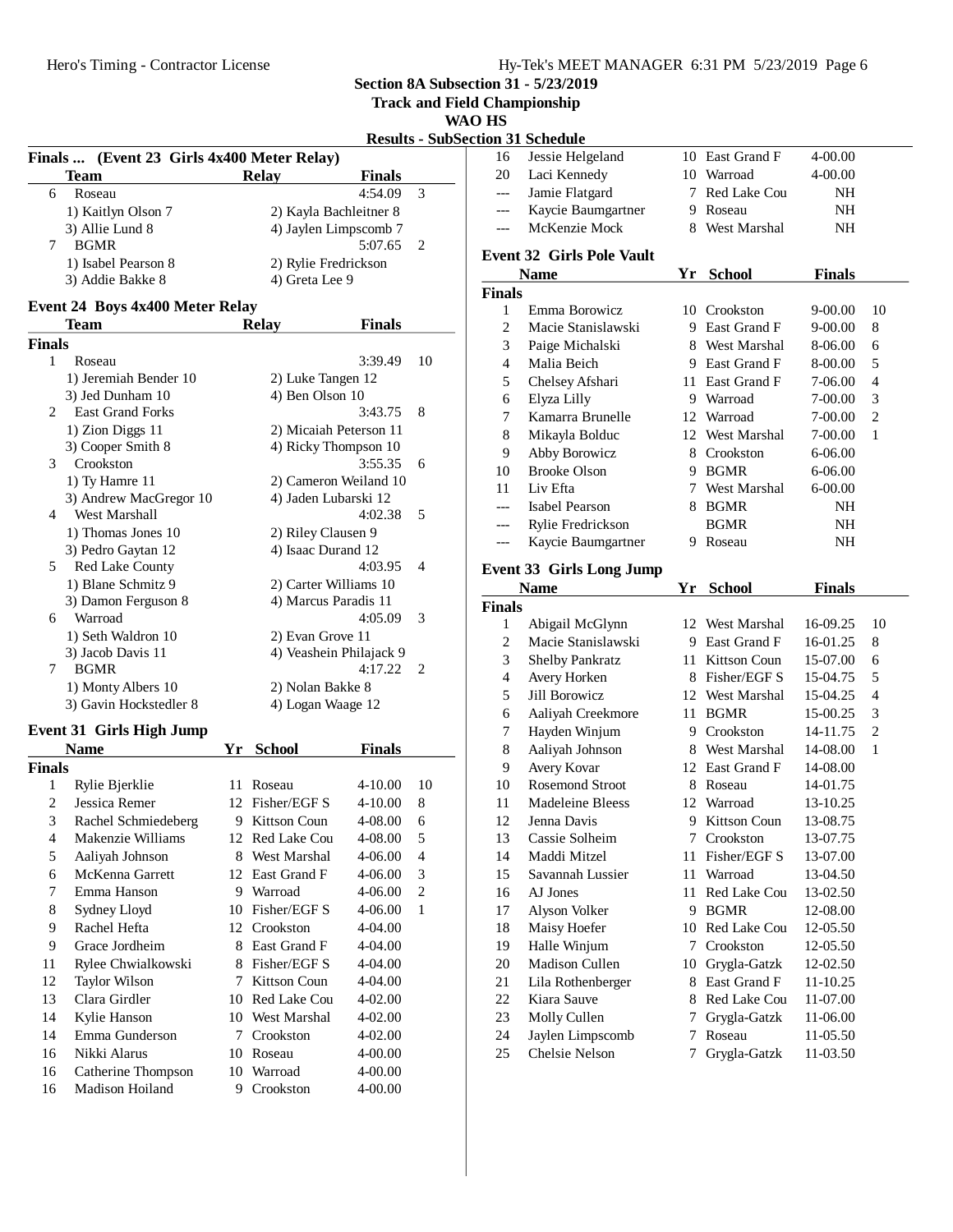### Hero's Timing - Contractor License Hy-Tek's MEET MANAGER 6:31 PM 5/23/2019 Page 7

**Section 8A Subsection 31 - 5/23/2019**

**Track and Field Championship**

**WAO HS**

**Results - SubSection 31 Schedule**

|                | <b>Event 34 Girls Triple Jump</b>  |    |                              |                      |                |
|----------------|------------------------------------|----|------------------------------|----------------------|----------------|
|                | <b>Name</b>                        |    | Yr School                    | <b>Finals</b>        |                |
| <b>Finals</b>  |                                    |    |                              |                      |                |
| 1              | Abigail McGlynn                    |    | 12 West Marshal              | 35-07.50             | 10             |
| $\overline{c}$ | Hayden Winjum                      |    | 9 Crookston                  | 33-07.00             | 8              |
| 3              | Avery Kovar                        |    | 12 East Grand F              | 33-04.00             | 6              |
| $\overline{4}$ | <b>Emily Pederson</b>              |    | 10 West Marshal              | 32-02.50             | 5              |
| 5              | Avery Horken                       |    | 8 Fisher/EGF S               | 32-02.25             | 4              |
| 6              | Makenzie Williams                  |    | 12 Red Lake Cou              | 31-06.50             | 3              |
| 7              | Maddi Mitzel                       |    | 11 Fisher/EGF S              | 31-00.50             | $\overline{c}$ |
| 8              | Jill Borowicz                      |    | 12 West Marshal              | 30-11.50             | 1              |
| 9              | Andi Strege                        |    | 12 Kittson Coun              | 30-09.50             |                |
| 10             | Annika Johnson                     |    | 8 Kittson Coun               | 29-03.50             |                |
| 11             | Halle Winjum                       |    | 7 Crookston                  | 29-01.25             |                |
| 12             | Jacelyn Brenden                    |    | 8 East Grand F               | 28-11.25             |                |
| 13             | Emma Gunderson                     |    | 7 Crookston                  | 28-10.00             |                |
| 13             | Clara Girdler                      |    | 10 Red Lake Cou              | 28-10.00             |                |
| 15             | Aaliyah Creekmore                  |    | 11 BGMR                      | 28-09.00             |                |
| 16             | Savannah Lussier                   |    | 11 Warroad                   | 28-05.00             |                |
| 17             | Kia Bachand                        |    | 10 Red Lake Cou              | 27-04.50             |                |
| 18             | Kaitlyn Olson                      | 7  | Roseau                       | 27-02.50             |                |
| 19             | Allyson Batko                      |    | 8 East Grand F               | 27-00.75             |                |
| 20             | Greta Lee                          | 9  | BGMR                         | 24-00.50             |                |
| ---            | <b>August Bushy</b>                | 11 | Warroad                      | <b>FOUL</b>          |                |
|                | <b>Event 35 Girls Discus Throw</b> |    |                              |                      |                |
|                |                                    |    |                              |                      |                |
|                |                                    |    |                              |                      |                |
|                | <b>Name</b>                        | Yr | <b>School</b>                | <b>Finals</b>        |                |
| Finals<br>1    | <b>Faith Porter</b>                |    | 12 West Marshal              | 107-01               | 10             |
| $\overline{c}$ | Kristina Swendseid                 |    | 12 West Marshal              | 103-07               | 8              |
| 3              |                                    |    | 12 West Marshal              | 102-01               | 6              |
| 4              | Abbey Johnson<br>Leo Bring         | 9. | BGMR                         | 100-06               | 5              |
| 5              | Jada Dillabough                    |    | 12 Crookston                 | 95-07                | 4              |
| 6              | Tabitha Anderson                   |    | 12 East Grand F              | 88-02                | 3              |
| 7              | Riley Regorrah                     |    | 11 East Grand F              | 87-00                | 2              |
| 8              | Libby Salentine                    |    | 8 Crookston                  | 86-02                | $\mathbf{1}$   |
| 9              | Josie Johnson                      |    | 10 Roseau                    | 85-09                |                |
| 10             | Sienna Olson                       |    | 10 Red Lake Cou              | 77-04                |                |
| 11             | <b>Hollie Knott</b>                |    | 10 Red Lake Cou              | 75-08                |                |
| 12             | Vivian Coan                        |    | 10 Grygla-Gatzk              | 75-07                |                |
| 13             | Valla O'loughlin                   |    | 12 Warroad                   | 75-06                |                |
| 14             | Lindsey Kurz                       | 12 | Fisher/EGF S                 | 74-10                |                |
| 15             | Ella Weber                         |    | 10 Crookston                 | 71-05                |                |
| 16             | Kaitlyn Woullet                    | 11 | East Grand F                 | 61-00                |                |
| 17             | Maloni Hendrickson                 | 11 | Grygla-Gatzk                 | 58-10                |                |
| 18             | Abby Walton                        | 11 | Red Lake Cou                 | 58-07                |                |
| 18             | Lydia Tessier                      | 10 | Warroad                      | 58-07                |                |
| 20             | Shayle Turner                      | 11 | Warroad                      | 50-08                |                |
| 21<br>22       | Sydney Lloyd<br>Kaitlyn Sondrol    | 10 | Fisher/EGF S<br>Fisher/EGF S | $47 - 03$<br>$46-10$ |                |

|                | <b>Event 37 Girls Shot Put</b> |     |               |               |                          |
|----------------|--------------------------------|-----|---------------|---------------|--------------------------|
|                | <b>Name</b>                    | Yr  | <b>School</b> | <b>Finals</b> |                          |
| <b>Finals</b>  |                                |     |               |               |                          |
| 1              | Jada Dillabough                | 12  | Crookston     | $36-04.25$    | 10                       |
| 2              | Abbey Johnson                  | 12  | West Marshal  | 35-01.50      | 8                        |
| 3              | Sydney Lloyd                   | 10  | Fisher/EGF S  | 33-03.00      | 6                        |
| $\overline{4}$ | Rachel Hefta                   | 12  | Crookston     | 32-06.75      | 5                        |
| 5              | <b>Faith Porter</b>            | 12. | West Marshal  | 31-09.50      | $\overline{\mathcal{L}}$ |
| 6              | Leo Bring                      | 9   | <b>BGMR</b>   | 31-01.50      | 3                        |
| 7              | Sienna Olson                   | 10  | Red Lake Cou  | 30-10.75      | $\overline{c}$           |
| 8              | Shelby Durand                  | 11  | West Marshal  | 29-04.00      | 1                        |
| 9              | <b>Ally Perreault</b>          | 9   | Crookston     | 29-01.00      |                          |
| 10             | Vivian Coan                    | 10  | Grygla-Gatzk  | 28-08.00      |                          |
| 11             | Tabitha Anderson               | 12. | East Grand F  | 28-01.50      |                          |
| 12             | Emma Larson                    | 9   | East Grand F  | 27-05.00      |                          |
| 13             | Montana Knoll                  | 11  | Kittson Coun  | $26 - 11.00$  |                          |
| 14             | Cheyanne Scalese               | 9   | Kittson Coun  | 26-05.50      |                          |
| 15             | Lindsey Kurz                   | 12  | Fisher/EGF S  | 26-03.00      |                          |
| 16             | Valla O'loughlin               | 12. | Warroad       | 26-02.00      |                          |
| 17             | Josie Johnson                  | 10  | Roseau        | 26-01.00      |                          |
| 18             | <b>Riley Regorrah</b>          | 11  | East Grand F  | 26-00.00      |                          |
| 19             | Tori Peterson                  | 10  | <b>BGMR</b>   | 25-09.00      |                          |
| 20             | Lydia Tessier                  | 10  | Warroad       | 24-11.00      |                          |
| 21             | Rylee Bergeron                 | 10  | Kittson Coun  | 23-10.00      |                          |
| 22             | Kaitlyn Sondrol                | 10  | Fisher/EGF S  | 21-04.00      |                          |
| 23             | Abby Walton                    | 11  | Red Lake Cou  | 21-03.50      |                          |
| 24             | Maloni Hendrickson             | 11  | Grygla-Gatzk  | 20-10.50      |                          |
| 25             | Jessica Danielson              | 8   | Roseau        | 18-02.00      |                          |

### **Event 41 Boys High Jump**

| <b>Name</b>   |                                 | Yr | <b>School</b> | Finals  |     |
|---------------|---------------------------------|----|---------------|---------|-----|
| <b>Finals</b> |                                 |    |               |         |     |
| 1             | Karsten Isaacson                | 10 | Crookston     | 5-07.00 | 10  |
| 2             | Jed Dunham                      | 10 | Roseau        | 5-05.00 | 8   |
| 3             | Steele Walsh                    | 9  | Roseau        | 5-05.00 | 5.5 |
| 3             | Logan Youngstrand               | 9  | <b>BGMR</b>   | 5-05.00 | 5.5 |
| 5             | Zach McGlynn                    | 10 | West Marshal  | 5-05.00 | 4   |
| 6             | Adam LePard                     | 12 | Roseau        | 5-03.00 | 2.5 |
| 6             | Virgil Laznicka                 | 10 | Warroad       | 5-03.00 | 2.5 |
| 8             | Gerald Melin                    | 8  | Red Lake Cou  | 5-03.00 | 1   |
| 9             | Carter Vasek                    | 9  | East Grand F  | 5-01.00 |     |
| 10            | Gavin Gullikson                 | 9  | West Marshal  | 4-11.00 |     |
| 10            | Conner Adams                    | 10 | Warroad       | 4-11.00 |     |
| 12            | Samuel Simmons                  | 12 | Fisher/EGF S  | 4-11.00 |     |
| 12            | Conradin Willers                | 11 | Fisher/EGF S  | 4-11.00 |     |
|               | Talon Hilligas                  | 11 | <b>BGMR</b>   | NH      |     |
| ---           | Joe Dezelar                     | 11 | <b>BGMR</b>   | NH      |     |
|               | <b>Avery Harsell</b>            | 9  | Fisher/EGF S  | NH      |     |
| ---           | <b>Hunter Steer</b>             | 9  | West Marshal  | NH      |     |
|               | <b>Event 42 Boys Pole Vault</b> |    |               |         |     |
|               | Name                            | Vr | School        | Finale  |     |

|               | гуание        | 11 эснол                 | гшаю |    |  |
|---------------|---------------|--------------------------|------|----|--|
| <b>Finals</b> |               |                          |      |    |  |
|               | Ryan Pederson | 12 West Marshal 12-03.00 |      | 10 |  |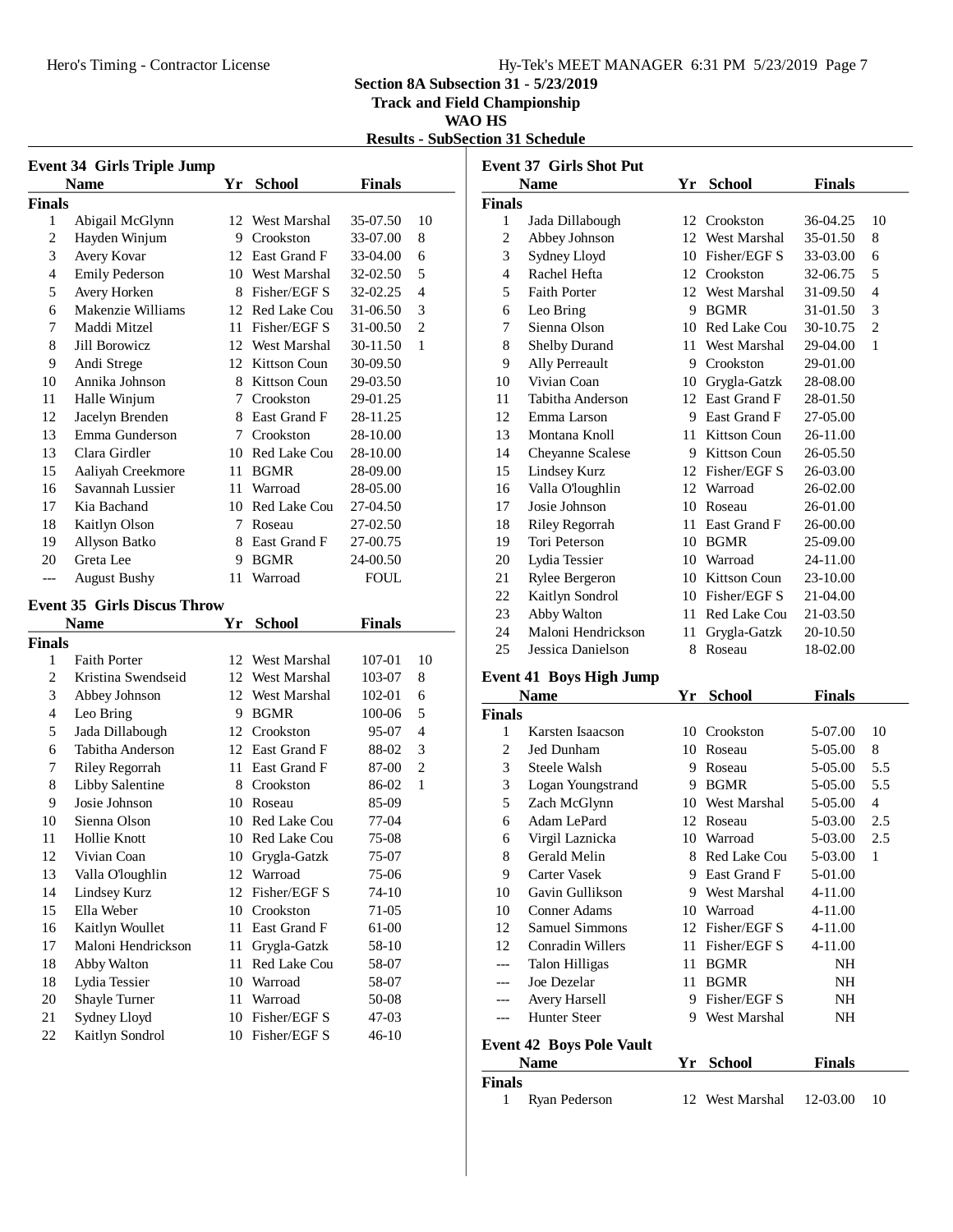**Track and Field Championship**

**WAO HS**

|                |                                    |    |                 |               | <b>Results - SubSection</b> |
|----------------|------------------------------------|----|-----------------|---------------|-----------------------------|
|                | Finals  (Event 42 Boys Pole Vault) |    |                 |               |                             |
|                | <b>Name</b>                        | Yr | <b>School</b>   | <b>Finals</b> |                             |
| 2              | <b>Weston Bring</b>                | 12 | <b>BGMR</b>     | 11-09.00      | 8                           |
| 3              | Zach McGlynn                       |    | 10 West Marshal | 11-03.00      | 6                           |
| $\overline{4}$ | Gavin Gullikson                    |    | 9 West Marshal  | 10-09.00      | 5                           |
| 5              | Nate Afshari                       |    | 9 East Grand F  | 10-03.00      | $\overline{4}$              |
| 6              | Tai Baig                           |    | 11 Crookston    | 8-09.00       | 3                           |
| 7              | Christian Boen                     |    | 11 BGMR         | 8-03.00       | 1.5                         |
| 7              | Victor Anselmo                     |    | 12 Warroad      | 8-03.00       | 1.5                         |
| ---            | Evin Trudeau                       |    | 7 Crookston     | NH            |                             |
|                | William Johnson                    |    | 10 Warroad      | NH            |                             |
| ---            | Andrew MacGregor                   |    | 10 Crookston    | NH            |                             |
| ---            | Dawson McDonald                    |    | 9 East Grand F  | NH            |                             |
|                | <b>Event 43 Boys Long Jump</b>     |    |                 |               |                             |
|                | <b>Name</b>                        | Yr | School          | <b>Finals</b> |                             |
| Finals         |                                    |    |                 |               |                             |
| 1              | <b>Isaac Durand</b>                |    | 12 West Marshal | 20-00.00      | 10                          |
| $\overline{2}$ | Jeremiah Bender                    |    | 10 Roseau       | 19-07.50      | 8                           |
| 3              | <b>Weston Bring</b>                |    | 12 BGMR         | 19-02.00      | 6                           |
| 4              | Colten Pagnac                      |    | 9 West Marshal  | 18-05.00      | 5                           |
| 5              | <b>Zion Diggs</b>                  |    | 11 East Grand F | 17-11.00      | $\overline{4}$              |
| 6              | Koby Phongsavath                   |    | 12 Warroad      | 17-09.50      | 3                           |
| 7              | <b>Ricky Thompson</b>              |    | 10 East Grand F | 17-04.00      | $\overline{2}$              |
| 8              | <b>Connor Narlock</b>              |    | 11 West Marshal | 16-10.25      | 1                           |
| 9              | Garon Schumacher                   |    | 10 Roseau       | 16-08.50      |                             |
| 10             | Jacob Brunelle                     | 11 | Crookston       | 16-05.25      |                             |
| 10             | <b>Brenden Larson</b>              |    | 11 Red Lake Cou | 16-05.25      |                             |
| 10             | <b>Trent Goulet</b>                |    | 12 Red Lake Cou | 16-05.25      |                             |
| 13             | Tai Baig                           |    | 11 Crookston    | 16-04.50      |                             |
| 14             | Kalvin Keomany                     |    | 11 Warroad      | 16-02.75      |                             |
| 15             | Damon Ferguson                     |    | 8 Red Lake Cou  | 16-00.50      |                             |
| 16             | Veashein Philajack                 |    | 9 Warroad       | 15-09.75      |                             |
| 17             | Shaun Nelson                       |    | 12 Crookston    | 15-09.50      |                             |
| 18             | Lewis Jones                        |    | 7 Grygla-Gatzk  | 13-07.75      |                             |
| 19             | Dane Arveson                       | 8  | Grygla-Gatzk    | 12-11.00      |                             |
| $---$          | Micaiah Peterson                   | 11 | East Grand F    | <b>FOUL</b>   |                             |
|                | <b>Event 44 Boys Triple Jump</b>   |    |                 |               |                             |
|                | <b>Name</b>                        | Yr | <b>School</b>   | <b>Finals</b> |                             |
| Finals         |                                    |    |                 |               |                             |
| 1              | Jeremiah Bender                    | 10 | Roseau          | 40-05.25      | 10                          |
| 2              | Kalvin Keomany                     | 11 | Warroad         | 38-02.75      | 8                           |
| 3              | <b>Weston Bring</b>                | 12 | <b>BGMR</b>     | 37-06.00      | 6                           |
| $\overline{4}$ | Peter Vandewege                    |    | 10 Roseau       | 37-06.00      | 5                           |
| 5              | Marcus Paradis                     | 11 | Red Lake Cou    | 36-05.50      | $\overline{\mathcal{L}}$    |
| 6              | <b>Brady Wisk</b>                  |    | 9 Crookston     | 36-04.00      | 3                           |
| 7              | <b>Blake Moen</b>                  |    | 10 East Grand F | 35-09.50      | $\overline{c}$              |
| 8              | Tai Baig                           | 11 | Crookston       | 35-09.25      | 1                           |
| 9              | Gabe Montieth                      |    | 10 Crookston    | 34-11.00      |                             |
| 10             | Colten Pagnac                      |    | 9 West Marshal  | 34-04.00      |                             |
| 11             | Garon Schumacher                   |    | 10 Roseau       | 34-03.00      |                             |
| 12             | Gavin Gullikson                    |    | 9 West Marshal  | 33-01.50      |                             |
| 13             | Connor Lambert                     | 12 | Red Lake Cou    | 32-10.50      |                             |
| 14             | Nolan Anderson                     | 9  | Grygla-Gatzk    | 32-08.75      |                             |
|                |                                    |    |                 |               |                             |

|                         | tion 31 Schedule                  |      |                 |               |                |
|-------------------------|-----------------------------------|------|-----------------|---------------|----------------|
| 15                      | Sam Schumacher                    |      | 8 East Grand F  | 32-08.75      |                |
| 16                      | Evan Grove                        | 11 - | Warroad         | 31-08.00      |                |
| 17                      | <b>Samuel Simmons</b>             |      | 12 Fisher/EGF S | 31-06.00      |                |
| 18                      | Nolan Bakke                       | 8    | BGMR            | 31-01.00      |                |
| 19                      | Koby Phongsavath                  | 12   | Warroad         | 30-04.50      |                |
|                         | <b>Event 45 Boys Discus Throw</b> |      |                 |               |                |
|                         | <b>Name</b>                       | Yr   | <b>School</b>   | <b>Finals</b> |                |
| <b>Finals</b>           |                                   |      |                 |               |                |
| 1                       | Jacob Lindemann                   |      | 12 Roseau       | 154-10        | 10             |
| 2                       | Chase Olderbak                    |      | 12 East Grand F | 135-10        | 8              |
| 3                       | <b>Brady Skeim</b>                |      | 9 BGMR          | 132-11        | 6              |
| $\overline{4}$          | Ty Hamre                          |      | 11 Crookston    | 123-01        | 5              |
| 5                       | Anthony Loken                     |      | 12 Grygla-Gatzk | 121-07        | 4              |
| 6                       | Kole Szczepanski                  |      | 10 West Marshal | 119-10        | 3              |
| 7                       | Jacob Davis                       |      | 11 Warroad      | 117-06        | 2              |
| 8                       | Caden Osborne                     |      | 11 Crookston    | 110-04        | 1              |
| 9                       | Samuel Sanchez                    |      | 12 Crookston    | 109-07        |                |
| 10                      | Logan Bergquist                   |      | 11 Fisher/EGF S | 103-08        |                |
| 11                      | Isiah Olson                       |      | 10 Red Lake Cou | 100-03        |                |
| 12                      | <b>Andrew Roufs</b>               |      | 11 East Grand F | 97-08         |                |
| 13                      | <b>Jared Haack</b>                |      | 10 Grygla-Gatzk | 97-05         |                |
| 14                      | Josh Pietruszewski                |      | 10 West Marshal | 96-10         |                |
| 15                      | Austin Kautzman                   |      | 9 BGMR          | 93-07         |                |
| 16                      | Younis Alshaban                   |      | 12 East Grand F | 92-11         |                |
| 17                      | Oliver Nelson                     |      | 9 Roseau        | 91-00         |                |
| 18                      | Eric Mykleseth                    |      | 11 Fisher/EGF S | 87-00         |                |
| 19                      | Johnny Martinez                   |      | 10 West Marshal | 86-09         |                |
| 20                      | Jordan Coan                       |      | 9 Grygla-Gatzk  | 86-05         |                |
| 21                      | Phillip Sorenson                  |      | 12 Red Lake Cou | 79-10         |                |
| 22                      | Justin Nebrida                    |      | 11 Warroad      | 78-00         |                |
| 23                      | Jordan Kasprowicz                 |      | 10 Red Lake Cou | 71-06         |                |
| 24                      | Anton Budziszewski                |      | 10 BGMR         | 56-08         |                |
| $---$                   | Colton Olson                      |      | 12 Warroad      | <b>FOUL</b>   |                |
|                         | <b>Event 47 Boys Shot Put</b>     |      |                 |               |                |
|                         | <b>Name</b>                       | Yr   | <b>School</b>   | <b>Finals</b> |                |
| <b>Finals</b>           |                                   |      |                 |               |                |
| 1                       | Samuel Sanchez                    |      | 12 Crookston    | 48-09.50      | 10             |
| $\overline{\mathbf{c}}$ | Eric Mykleseth                    | 11   | Fisher/EGF S    | 46-01.00      | 8              |
| 3                       | Ty Hamre                          | 11   | Crookston       | 45-05.00      | 6              |
| $\overline{4}$          | Chase Olderbak                    |      | 12 East Grand F | 44-10.50      | 5              |
| 5                       | Jacob Lindemann                   |      | 12 Roseau       | 42-04.50      | 4              |
| 6                       | Caden Osborne                     | 11   | Crookston       | 42-00.50      | 3              |
| 7                       | Jacob Davis                       | 11   | Warroad         | 41-10.50      | $\overline{c}$ |
| 8                       | Anthony Loken                     | 12   | Grygla-Gatzk    | 40-11.00      | 1              |
| 9                       | <b>Brady Skeim</b>                | 9    | <b>BGMR</b>     | 40-08.00      |                |
| 10                      | Logan Bergquist                   | 11   | Fisher/EGF S    | 37-06.50      |                |
| 11                      | Isiah Olson                       |      | 10 Red Lake Cou | 36-02.00      |                |
| 12                      | <b>Andrew Roufs</b>               | 11   | East Grand F    | 35-10.00      |                |
| 13                      | Johnny Martinez                   |      | 10 West Marshal | 34-00.75      |                |
| 14                      | Kole Szczepanski                  |      | 10 West Marshal | 33-09.00      |                |
| 15                      | Jordan Kasprowicz                 |      | 10 Red Lake Cou | 33-07.50      |                |
| 16                      | Ali Alshaban                      |      | 12 East Grand F | 33-06.00      |                |
| 17                      | Colton Olson                      |      | 12 Warroad      | 32-07.00      |                |
|                         |                                   |      |                 |               |                |